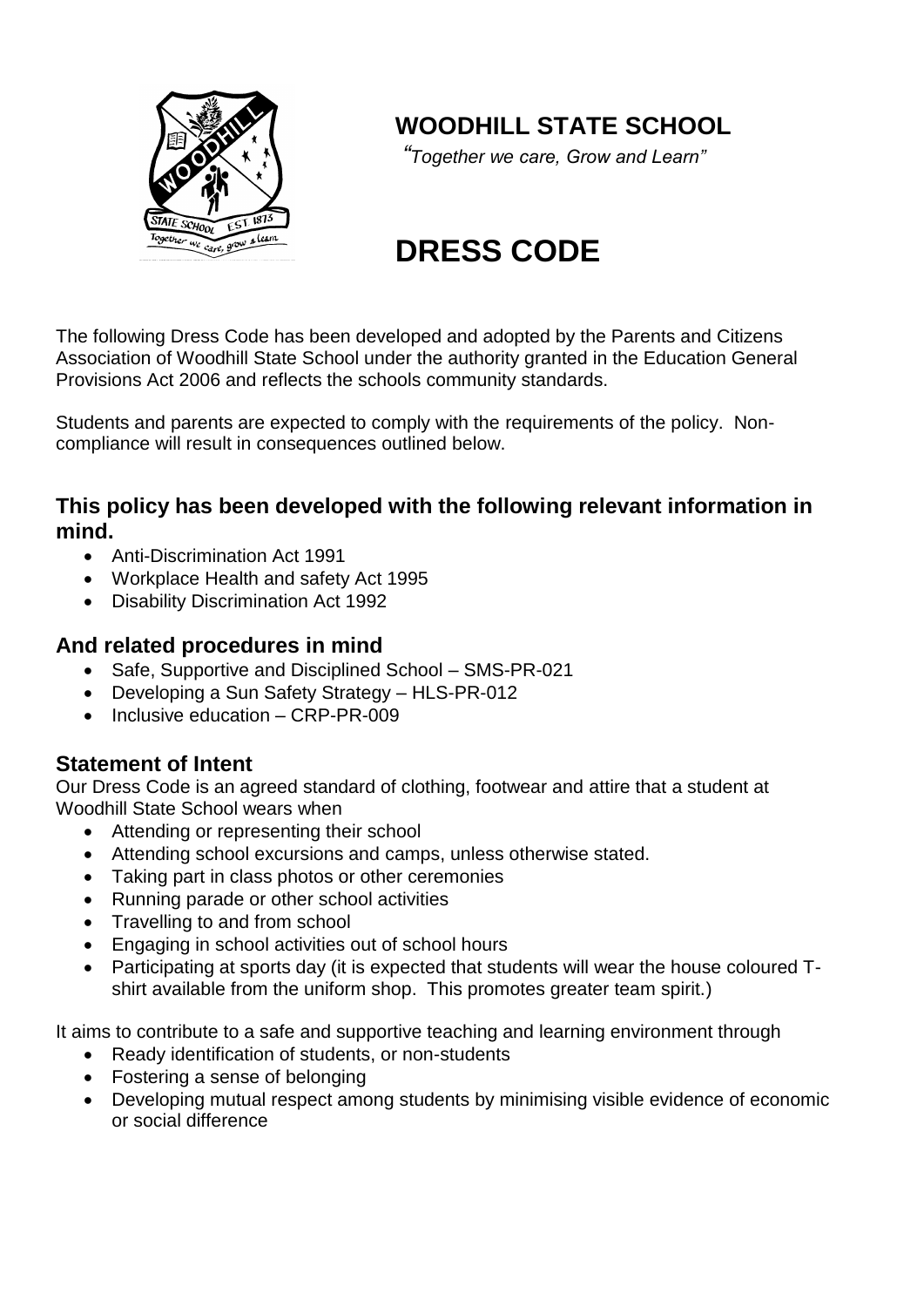**Our Dress Code** clearly outlines and documents standards of acceptable or reasonable dress in relation to the clothing worn, including headwear and footwear and other aspects of personal presentation. Inappropriate dress refers to clothing worn that is offensive, unsafe, likely to disrupt or may cause a health and safety risk to others.

# **Free Dress Days**

Students are expected to wear clothing that is tasteful and that offers adequate protection from the sun. In particular

- T-shirts should not display rude or suggestive messages
- Students are to wear clothing that covers their shoulders and midriff (no singlet's)

# **Uniforms**

It is expected that our school uniform (Details of our uniform are listed in the Parent Handbook) will be worn every day for the following reasons

- Uniforms are serviceable garments that are long-wearing and represent value for money
- They promote a sense of belonging and pride in the school
- They are readily available from the school uniform shop

Our uniform has been carefully chosen to provide protection from the sun and is equitable for both sexes. Our uniforms are carefully reviewed each year to ensure that they are not discriminatory for students or for families to purchase.

#### **Refer to the A-Z area of the parent handbook**

#### **Hats**

The P&C Association supplies every new student to our school a broad brimmed, sun safe school hat. Parents are encouraged to actively discourage the wearing of caps in favour of the school hat. This is especially important for students who play sport at lunchtime. Hats are often reported missing as a result of the students names not being clearly marked inside.

- Hats are available from the P&C Uniform shop
- Hats must be worn for ALL outdoor play and class activities.
- Hats are not permitted indoors or on parade.
- Visors and hoods are not considered suitable for outdoor play
- A similar coloured legionnaire's hat is acceptable for students who play sport.

#### **Shoes and Socks**

- Shoes and socks must be worn at all times while students are at school. This includes travel to and from school.
- Only closed in shoes are suitable for sport.
- Students who do not have closed in shoes are NOT permitted to move away from the undercover area.

# **Year 6 Shirt**

The year 6 shirt can be worn by students at school in place of the school uniform except when

Attending official ceremonies, running parade or representing the school.